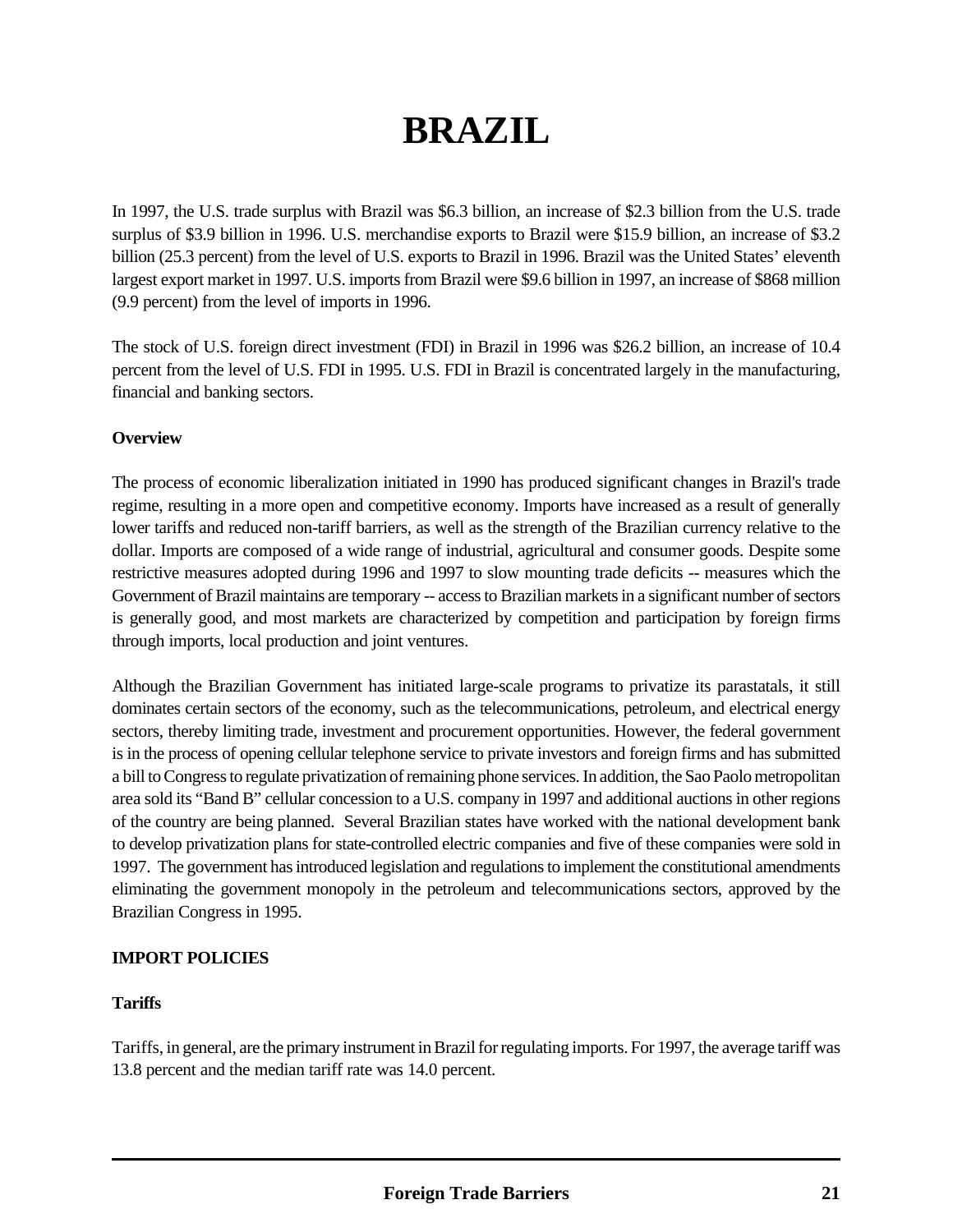Brazil and its Southern Common Market (MERCOSUR) partners, Argentina, Paraguay, and Uruguay, implemented the MERCOSUR common external tariff (CET) on January 1, 1995. In response to an import surge and the resulting large monthly trade deficits in late 1994 and early 1995, in March 1995 the government raised import tariffs significantly on a range of consumer durable goods, including automobiles, motorcycles and toys. The new tariff levels, as high as 70 percent on some products, were to remain in effect until April 1996. However, in 1996 the government decided to maintain high tariff levels for both autos and toys until the year 2000.

In November 1997, after consulting with its MERCOSUR neighbors, Brazil implemented an across-the-board increase on all tariff items (inside and outside the CET), raising the ceiling from 20 to 23 percent. Only energy inputs such as coal and petroleum and agricultural inputs such as seeds were exempted. While the tariff increases have nominally affected capital goods, which constitute approximately 40 percent of U.S. exports to Brazil, the government's "ex-tarifario" regime has traditionally exempted capital goods. This regime expired at the end of 1997. The Government of Brazil issued a new regime exempting capital goods not available domestically, effective January 1, 1998. The new regime reduces tariffs as high as 20 percent down to 5 percent. Industry reports that tariffs remain high on certain food and chemical products.

The CET currently covers approximately 85 percent of 9,000 tariff items; most of the remaining 15 percent will be covered by 2001, and all will be covered by 2006. The CET levels range between zero and 23 percent, with the exception of tariffs on telecommunications equipment, computers, some capital goods, and products included on Brazil's national list of exceptions to the CET, such as shoes, automobiles and consumer electronics. These tariffs are generally higher. For products covered by the CET, the maximum Brazilian tariff is 23 percent, the most commonly applied tariff is 17 percent, and the average CET tariff is 14.7 percent.

In December 1995, the government issued regulations establishing investment incentives for the automobile sector that do not appear to conform to Brazil's WTO obligations. These measures require firms to invest in Brazil and maintain specified levels of local content in order to qualify for lower duty rates on imports of vehicles, parts and materials. The United States and Japan requested WTO consultations on this issue in August 1996, contending that the regime did not comply with WTO obligations. In October 1996, the United States initiated a Section 301 investigation into Brazil's practices. In March 1997 the United States and Brazil signed an agreement settling the dispute. Brazil committed to terminate the regime by December 31, 1999, to accelerate the deadlines for companies to apply under the regime and not to extend the trade-related investment measures to Brazil's MERCOSUR partners when they unify their auto regimes in the year 2000.

At the request of the United States and other WTO member countries, the members of MERCOSUR agreed to the formation of a WTO working party to examine the WTO consistency of MERCOSUR. The first meeting of the working party took place in the fall of 1995 and the second in the fall of 1996. The United States will continue to encourage the reduction of trade and investment barriers, including tariffs, and the creation of a customs union that is open and consistent with the WTO, specifically GATT Article XXIV.

#### **Import Licensing**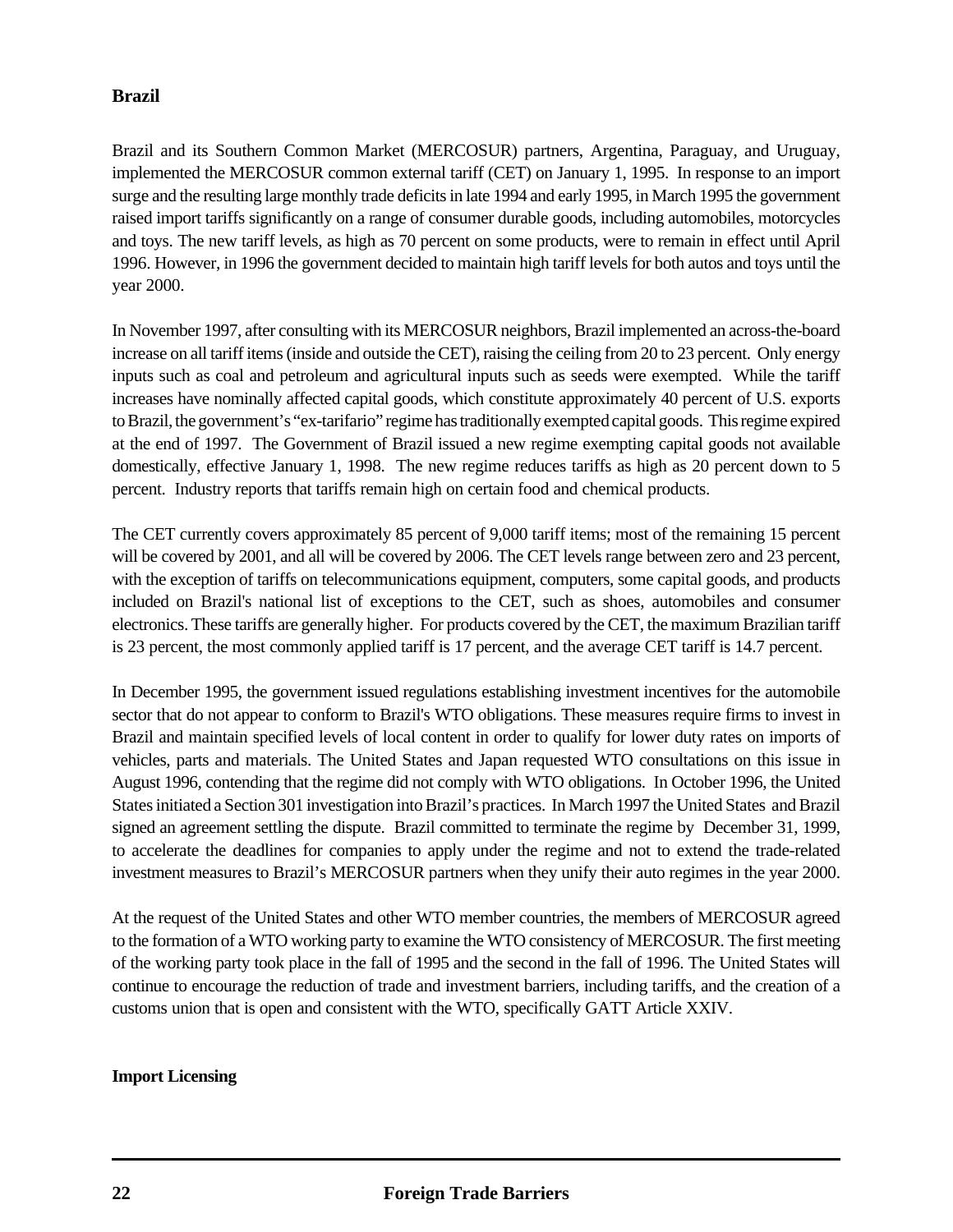On January 2, 1997, the Secretariat of Foreign Trade implemented a computerized trade documentation system (SISCOMEX) to handle import licensing. Although import licenses are required for virtually all products, licensing generally has not posed a barrier to U.S. exports. Licenses for most products are issued automatically. However, in a move that was presented as an attempt to reduce the high prevalence of underinvoicing, in December 1997 the government removed over 300 products from lists of products receiving automatic licenses and required various ministry approvals prior to shipping. These products included food and wine, chemicals, petroleum and energy products, tapes and CDS, some textiles and vehicles. Customs officials are also reported to be using a minimum price list to fight under-invoicing.

## **STANDARDS, TESTING, LABELING, AND CERTIFICATION**

While progress has been made in the area of fruit and vegetable regulations between the United States and Brazil, sanitary and phytosanitary measures remain significant barriers in many cases. Brazil prohibits the entry of poultry and poultry products from the United States, alleging lack of reciprocity. The United States objects to the concept of reciprocity when legitimate health concerns based on scientific evidence should be the central issue. Brazil had previously granted conditional approval for U.S. exports which was withdrawn when the United States could not grant Brazil an exception to the standard U.S. approval process. In September 1997, Brazil banned the importation of live ostriches from the United States due to the alleged isolation of viscerotropic velogenic disease (VVND) from a dead bird that was part of a large shipment of birds from the United States. However, the United States is recognized by the International Office of Epizootics (OIE - the international standard-setting body for veterinary issues) as being free from VVND. The ban stands in the way of an estimated \$10 million worth of U.S. exports of live ostriches to Brazil over the next few years.

Brazil has officially adopted the harmonized phytosanitary standards of the Southern Cone Phytosanitary Committee (COSAVE). COSAVE is composed of Argentina, Chile, Brazil, Paraguay and Uruguay. In July 1996 the U.S. Department of Agriculture and the Brazilian Ministry of Agriculture reached a bilateral agreement which enables most U.S. fruit, grain and seed exports to meet the new phytosanitary requirements. However, U.S. horticultural products still frequently face difficulties at Brazilian ports and the two governments continue to work on complete implementation of the provisions of the bilateral agreement when problems of mutual interest arise. At the time of this report, there has been a resuolution to the technical issue within COSAVE which should allow U.S. exports of wheat to Brazil, but questions remain with regard to the timing of the implementation of the technical decision by Brazil. Onerous regulations on the import of wine which Brazil adopted in 1996 may also restrict access to the Brazilian market for U.S. wines.

#### **GOVERNMENT PROCUREMENT**

The federal, state and municipal governments, as well as related agencies and companies, follow a "buy national" policy. Brazil permits foreign companies to compete in any procurement-related multilateral development bank loans and opens selected procurement to international tenders. Given the significant influence of the state-controlled sector due to its large size, discriminatory government procurement policies are, in relative terms, a substantial barrier to U.S. exports. For example, discriminatory government procurement practices govern the telecommunications, computer and computer software sectors. Though not currently applied, the rules permit the government to provide foreign companies with production facilities in Brazil preferential treatment in government procurement decisions.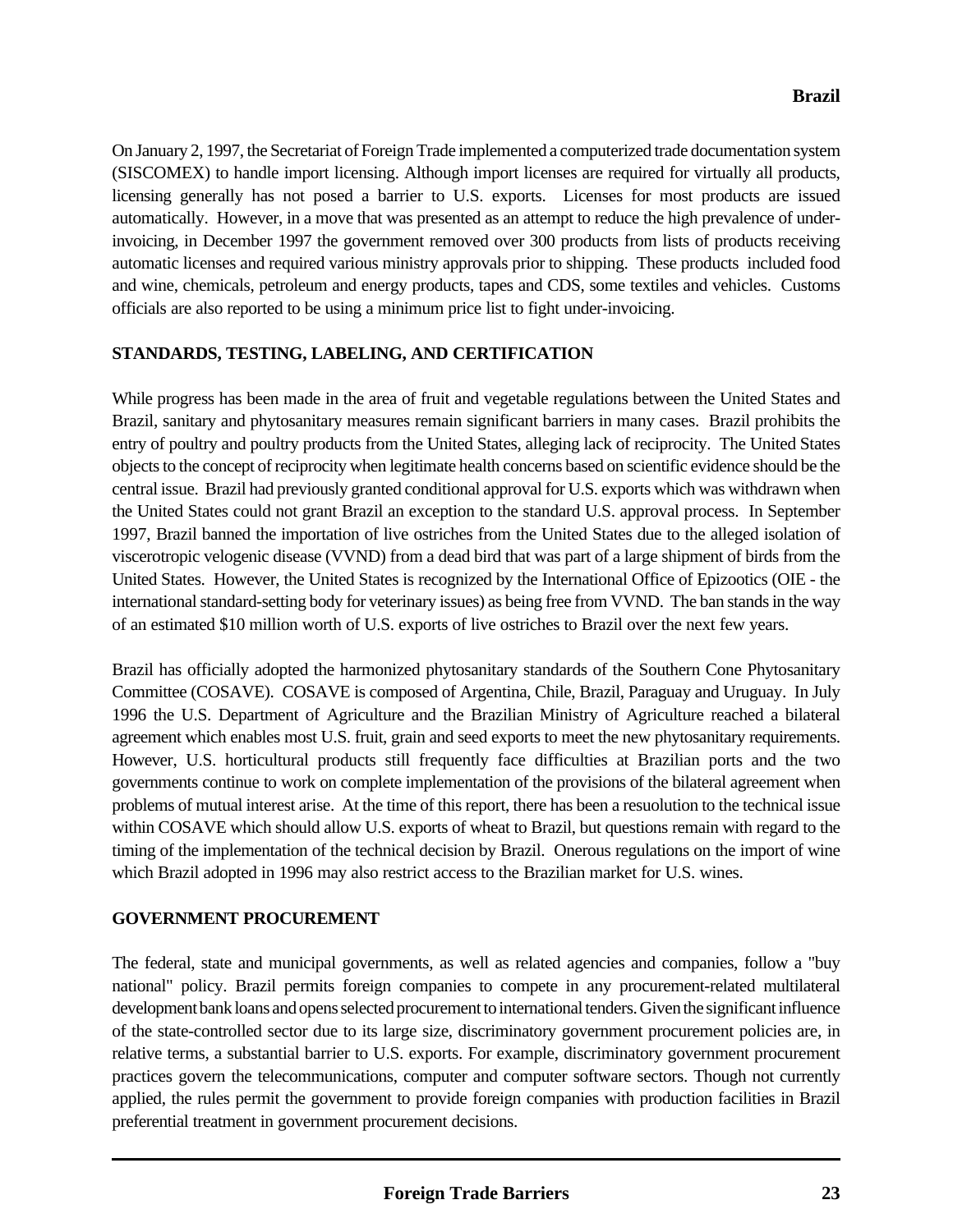To the extent that the privatization program in Brazil continues and non-discriminatory policies are adopted, U.S. firms will have greater opportunities in Brazil. Complete implementation of the constitutional amendments passed in 1995, opening the state telecommunications, petroleum and natural gas distribution monopolies to private (including foreign) participation, may also ease some of the barriers currently faced by foreign suppliers.

Law 8666 of 1993, covering most government procurement other than informatics and telecommunications, requires non-discriminatory treatment for all bidders, regardless of the nationality or origin of product or service. However, regulations introduced in late 1993 allow consideration of non-price factors, give preferences to telecommunications, computer and digital electronics goods produced in Brazil, and stipulate local content requirements for eligibility for fiscal benefits. Decree 1070 of March 1994, which regulates the procurement of informatics and telecommunications goods and services, requires federal agencies and parastatal entities to give preference to locally-produced computer products based on a complicated and non-transparent price/technology matrix. Bidders that meet one or more of the criteria for preferential treatment -- Brazilian-owned company, Brazilian technology or products, or minimum local value-added content -- are allowed a price differential of up to 12 percent over other bidders.

It is not possible to estimate the economic impact of these restrictions on U.S. exports, as there has been little application of these rules. However, free competition could provide significant market opportunities for U.S. exports. The United States seeks adoption of competitive procurement procedures, elimination of any measures favoring domestic producers, and provision of predictable, nondiscriminatory treatment for U.S. suppliers in Brazil's government procurement. Brazil is not a signatory to the GATT Agreement on Government Procurement.

# **EXPORT SUBSIDIES**

The Government of Brazil offers a variety of tax and tariff incentives to encourage production for export and the use of Brazilian inputs in exported products. Several of these programs have been found to be countervailable under U.S. law in the context of specific countervailing duty cases. Incentives include tax and tariff exemptions for equipment and materials imported for the production of goods for export, excise and sales tax exemptions on exported products, and rebates on materials used in the manufacture of exported products. Exporters enjoy exemption from withholding tax for remittances overseas for loan payments and marketing, as well as from the financial operations tax for deposit receipts on export products. Exporters are also eligible for a rebate on social contribution taxes paid on locally-acquired production inputs.

An export credit program known as PROEX was established in 1991. PROEX is intended to equalize domestic and international interest rates for export financing. Revisions to PROEX were announced in 1995 and 1997. The revisions expanded the size of the program and authorized coverage of additional export sectors. In 1997, \$1.0 billion was initially budgeted for PROEX. As of November 1997, \$1.4 billion has been budgeted. In the past, PROEX has never used more than 30 percent of its allocated budget.

# **LACK OF INTELLECTUAL PROPERTY PROTECTION**

# **Patents and Trademarks**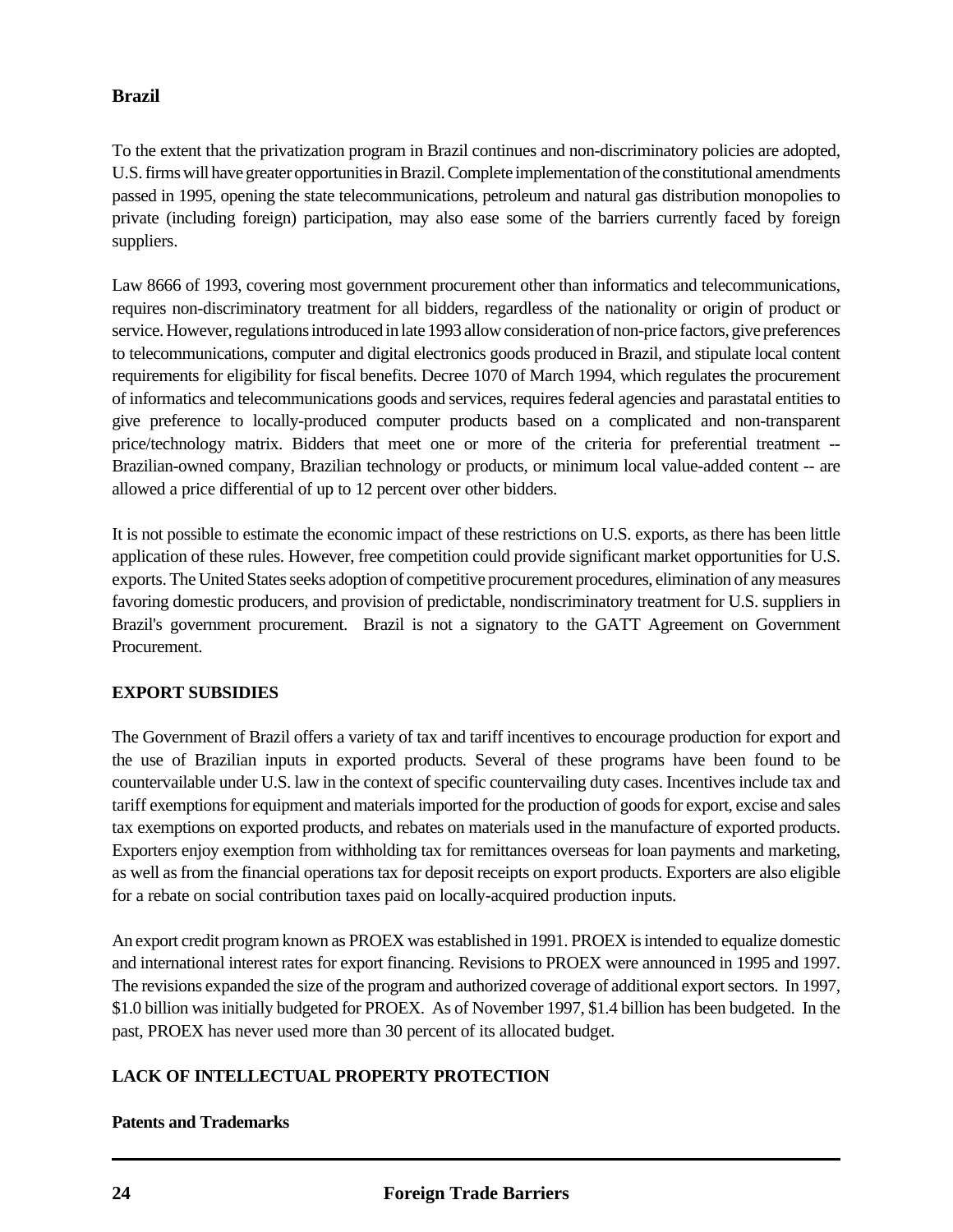On May 14, 1996, a new industrial property law was approved; the law went into force in May 1997. This law improves most aspects of Brazil's industrial property regime, but some problems remain. Patent protection will now be available for pharmaceutical products and processes, chemical products and other inventions that were not patentable under the prior law. A law on the protection of plant varieties was passed in 1997, bringing Brazil up to the TRIPS standard, and protection will be available for man-made plants and animals (except for man-made microorganisms), once the implementing regulation is fully in place. However, certain isolated or purified forms of substances found in nature are not patentable subject matter. The term of patent protection was extended from 15 years from the date of filing to 20 years from the date of filing, but patents in force are not expressly extended to the new term as stipulated by paragraph 2 of article 70 of the TRIPS Agreement until January 1, 2000. "Pipeline" protection is provided for inventions that were not patentable in Brazil because of limitations on patentable subject matter (e.g., pharmaceutical and chemical products) if the inventions were patented in another country and not marketed in Brazil.

Domestic working of a patented invention is required unless it is not economically feasible. Failure to produce locally could theoretically result in forfeiture of the patent, however, there has been little application of this rule. Importation does not always satisfy the working requirement as ultimately required by the TRIPS agreement. The remedies for non-working are compulsory licenses and permission to parallel import.

There is a vast network of compulsory licenses. Compulsory licenses may be granted for abuse of rights, abuses of economic power, non-working in Brazil, failure to meet the needs of the market, working dependent patents, and in national emergencies or to meet the public interest. The new law added provisions for the protection of "well-known" trademarks, but also contains a long list of categories of marks that are not registrable. A law for the protection of the layout designs of integrated circuits, introduced in April 1996, has not been enacted.

Brazil's patent office, the National Institute for Industrial Property (INPI), has had a growing backlog in processing applications for patents. The agency faces serious management and administrative problems.

# **Copyrights**

Estimated trade losses from the piracy of computer programs and entertainment software, motion pictures, sound recordings and musical compositions continued to increase in 1997 (estimated at \$666.2 million by U.S. industry), despite significant efforts by right holders to enforce their rights under the existing laws. Improved laws and more effective judicial procedures are needed to reduce these losses.

In the area of computer programs, in 1994 the government of Brazil committed itself to enact amendments to a 1987 software law by January 1, 1995. A software bill passed the Chamber of Deputies in January 1996, the Senate in January 1998 and was signed by President Cardoso in February 1998. Meanwhile, the government has used executive decrees to significantly improve protection for firms marketing computer programs in Brazil, abolishing the "law of similars," eliminating the software registration system and reducing the tax burden on remittances. The newly-passed legislation contains amendments that would introduce a rental right and increase in the term of protection to 50 years. A copyright bill passed the Senate in 1990, the Chamber of Deputies in December 1997, and was signed by President Cardoso in February 1998.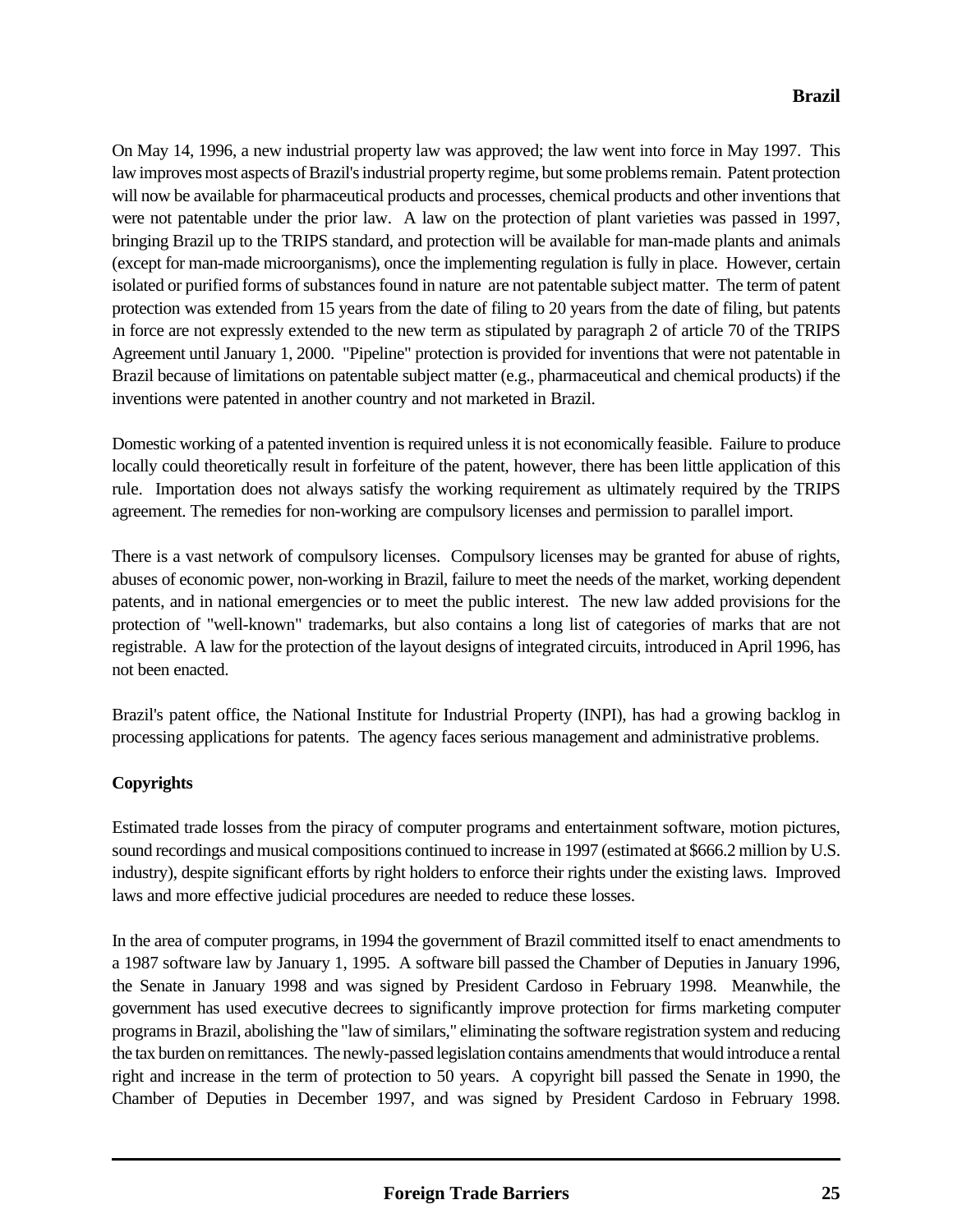Amendments to Brazil's copyright law were needed to bring it into compliance with the Berne Convention and TRIPS agreement, particularly to address parallel imports.

#### **Enforcement**

In the last two years, enforcement of laws against video and software piracy has gradually improved. Foreign firms have had some success in using the Brazilian legal system to protect their copyrights, and the government has initiated action to reduce the importation of pirated sound recordings and video cassettes. However, much pirated material enters Brazil from across the border in Paraguay. The government has not given police the tools or the training to enforce the law and confiscate pirated material. The penal code needs to be amended to provide higher fines that create a deterrent to infringement, increase the effectiveness of the criminal enforcement system, and decrease delays in the judicial process.

Provisions under the 1996 industrial property law establishing specialized intellectual property courts may provide some relief for copyright owners. The government is currently discussing how this provision would be implemented.

#### **SERVICES BARRIERS**

Restrictive investment laws, lack of transparency in administrative procedures, legal and administrative restrictions on remittances, and arbitrary application of regulations and laws limit U.S. service exports to Brazil. Service trade opportunities, particularly in the telecommunications, oilfield, mining and financial industries, have been affected by limitations on foreign capital participation in many sectors. The passage of constitutional amendments eliminating the distinction between national and foreign capital; opening the state telecommunications, petroleum and natural gas distribution monopolies to private participation; and permitting foreign participation in coastal and inland shipping should ease many of the current restrictions on foreign services providers. However, the degree to which some of these sectors are actually opened will depend on implementing legislation which, in most cases, has not yet been introduced.

#### **Telecommunications**

In those areas where implementing legislation has been introduced, described below, the opening to foreign participation remains limited. The 1996 law opening cellular telephone service to foreign operators requires Brazilian majority ownership (51 percent) of any company or consortium providing telecommunications services in Brazil. The entire state-owned telephone system (Telebras) may be sold by the middle of 1998, with significant opportunities for foreign participation. In the recently concluded WTO negotiations on basic telecommunications services Brazil made commitments on most basic telecommunications services and will remove its foreign investment restrictions on cellular and satellite services, contained in its 1996 law, on July 20, 1999. Furthermore, Brazil committed to bind the outcome of future reform legislation by revising its WTO commitments to incorporate such reforms within one year of enactment, i.e., by July 10, 1998. The legislation grants discretion to the Brazilian president for determination of market-opening dates for domestic and international wireline services and also with respect to foreign investment limits.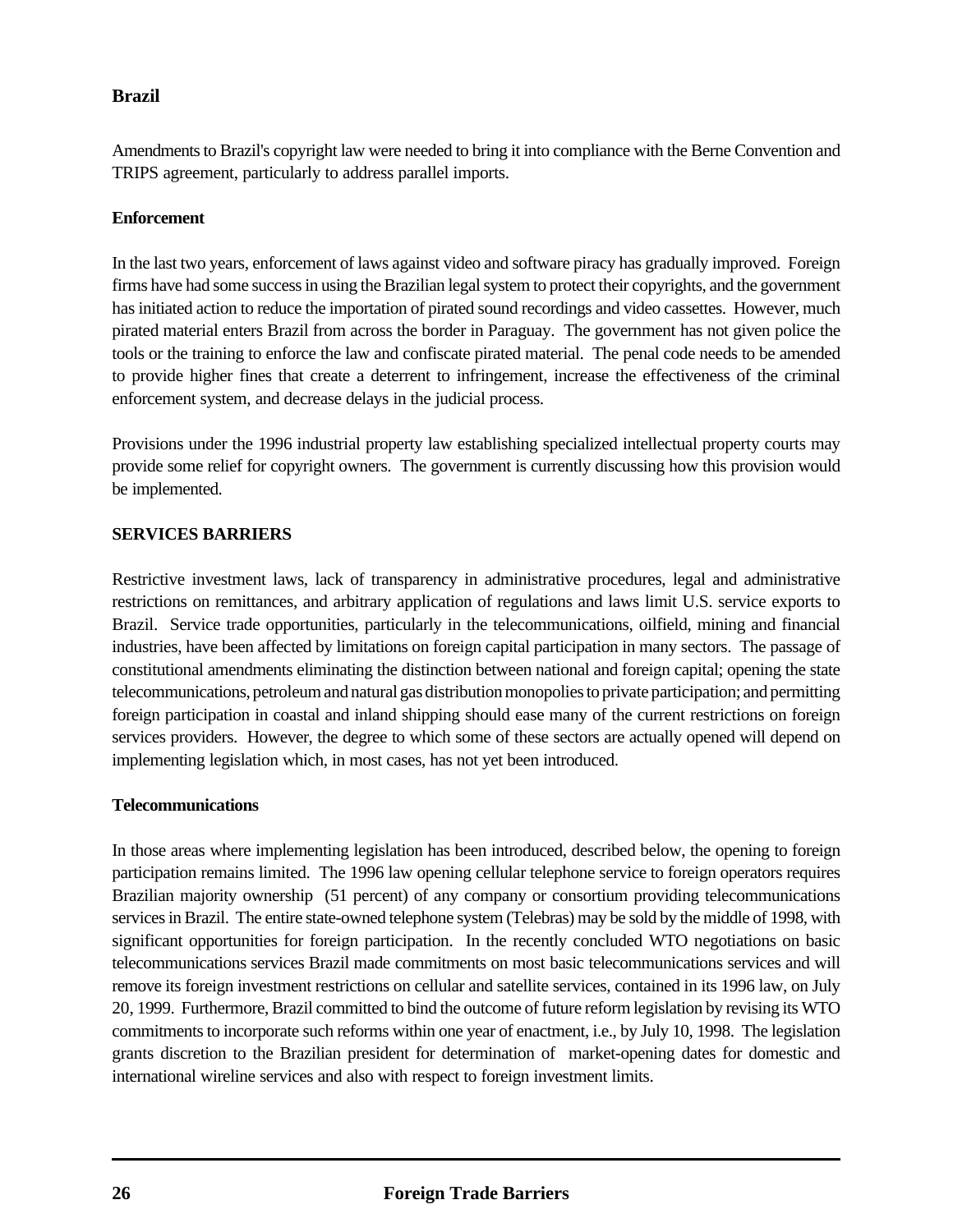Brazil is overdue in providing to the World Trade Organization an acceptance of the Fourth Protocol to the General Agreement on Trade in Services, which is necessary to bring its commitments on basic telecommunications services into effect. The WTO Council on Trade in Services has extended the deadline for submission of the acceptance until July 31, 1998.

## **Maritime**

The 1996 cabotage law limits foreign participation in cabotage to countries which have reciprocal cabotage arrangements with Brazil; otherwise, cabotage services are limited almost exclusively to Brazilian companies, although they may rent or charter foreign-made ships on a limited basis. Foreign companies or foreign crews may operate only with the prior approval of the Brazilian authorities.

## **Technical Services**

Foreign companies, particularly construction engineering firms, are prevented from providing technical services in government procurement contracts unless Brazilian firms are unable to perform them. INP, which must approve all technical service contracts, has subjected foreign companies to substantial delays. However, Brazil has promulgated a concessions law (February 1995) and the law of electrical energy producers (July 1995) to promote a more transparent regulatory regime and provide a legal framework for concessionaires of public services.

Brazil restricts the private sector use of foreign-produced advertising materials through limits on foreign film footage (two-thirds of which must be produced in Brazil) and sound tracks (all of which must be produced in Brazil), limits on foreign capital participation, and requirements that the majority of the directors of a company must be Brazilian. Discriminatory government procurement practices further curtail the use of foreign-produced advertising material.

Foreign legal, accounting, tax preparation, management consulting, architectural, engineering, and construction firms are hindered by various barriers. These include forced local partnerships, limits on foreign directorships and non-transparent registration procedures. The Government of Brazil reserves the right to refuse entry of managers or executives associated with the provision of a service if they do not provide new technology, increase productivity in Brazil, or attract new investment.

#### **Insurance**

Brazil is South America's largest potential insurance market and premiums have been growing rapidly with the establishment of economic stability. In 1996, Brazil eliminated the distinction between foreign and domestic capital in this sector and a number of U.S. firms have since entered the market via acquisitions of existing firms or joint ventures with established companies. While eliminated in law in 1996, the reinsurance monopoly, the Brazil Reinsurance Institute (IRB), has yet to be ended in practice and raises costs for both domestic and foreign insurers. The government has announced plans to privatize IRB and made a WTO commitment in the